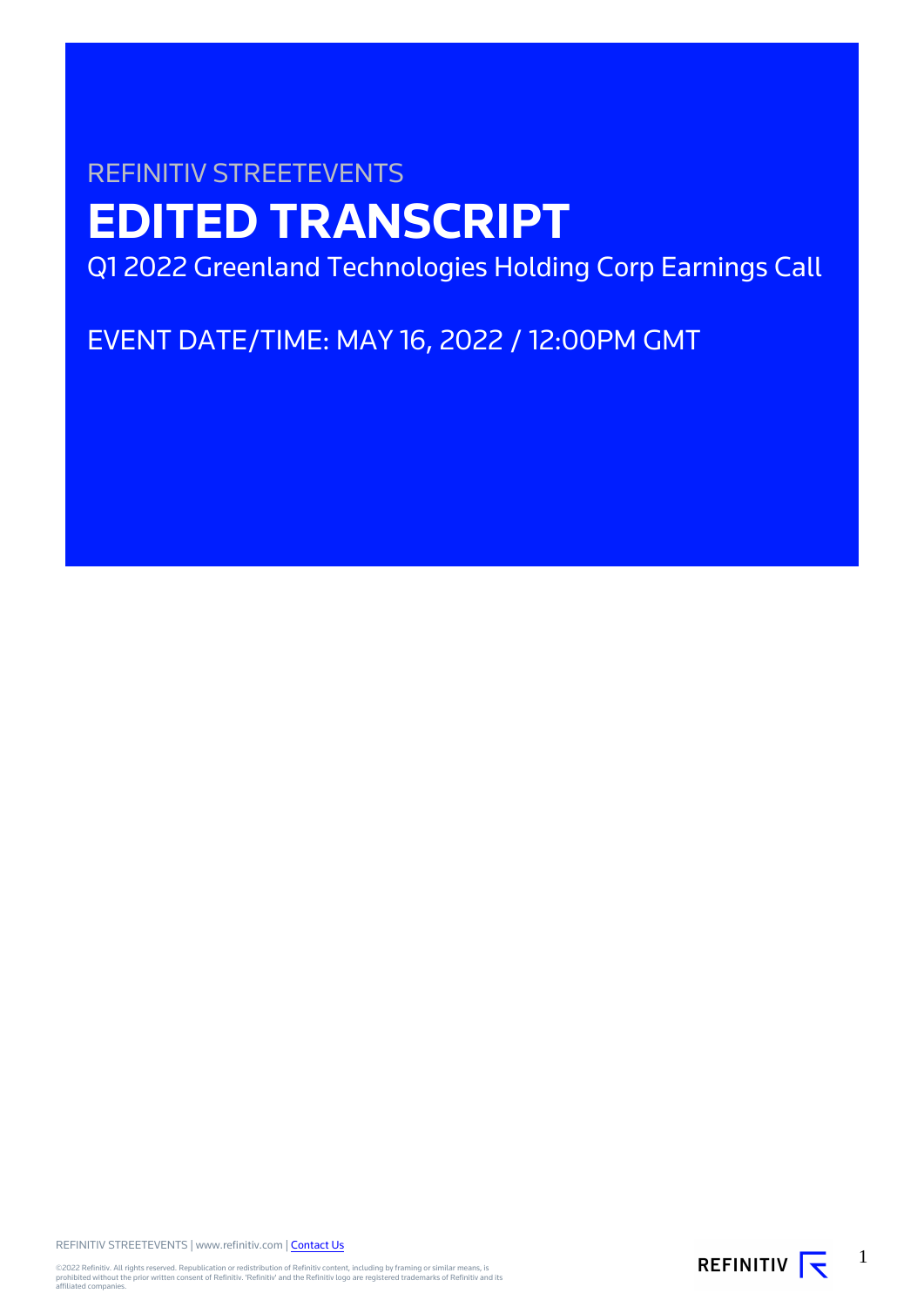# **CORPORATE PARTICIPANTS**

**Julia Qian** The Blueshirt Group Asia - Managing Director **Raymond Wang** Greenland Technologies Holding Corporation - Chief Executive Officer **Jing Jin** Green Technologies Holding Corporation - Chief Financial Officer

# **CONFERENCE CALL PARTICIPANTS**

**Rommel Dionisio** Aegis Capital - Analyst

# **PRESENTATION**

# **Operator**

Good day, ladies and gentlemen, thank you for standing by, and welcome to the Greenland Technologies First Quarter 2022 earnings conference call. Currently, all participants are in listen-only mode.

Later, we will conduct a question-and-answer session and instructions will follow at that time. As a reminder, we are recording today's call. If you have any objections, you may disconnect at this time. Now, I will turn the call over to Julia Qian, Managing Director of The Blueshirt Group Asia. Miss Qian, please proceed.

# **Julia Qian The Blueshirt Group Asia - Managing Director**

Thank you, operator, and hello, everyone. Welcome to Greenland Technologies first quarter 2022 earnings conference call. Joining us today are Mr. Raymond Wang, Chief Executive Officer, and Mr. Jing Jin, Chief Financial Officer.

We released the results earlier today. The press release is available on the Company's IR website at https://ir.gtec-tech.com/, as well as from newswire services. A replay of this call will also be available in a few hours on our IR website.

Before we continue, please note that today's discussion will contain forward-looking statements made under the Safe Harbor provisions of the U.S. Private Securities Litigation Reform Act of 1995. Forward-looking statements involve inherent risks and uncertainties. As such the Company's actual results may be materially different from the expectations expressed today.

Further information regarding these and other risks and uncertainties is included in the Company's public filings with the SEC. The Company does not assume any obligation to update any forward-looking statement except as required under applicable law. Also, please note that unless otherwise stated, all figures mentioned during this conference call [are in] (corrected by the company after the call) U.S. dollars. With that, let me now turn the call over to our CEO, Mr. Raymond Wang. Please go ahead, Mr. Wang.

# **Raymond Wang Greenland Technologies Holding Corporation - Chief Executive Officer**

Thank you very much, Julia. And good morning, everyone. And thank you for joining us today. Let me start the call by thanking my team at Greenland Technologies for their hard work and contributions to another record quarter. Their commitment to delivering results and overcoming obstacles for the benefit of our company and our shareholders to the reason for a history of long-term profitable growth.

Now, the first quarter was a very successful quarter for the Company with record Q1 revenue generation of [29.3] (corrected by the company after the call) million and in units delivered. Despite significant global challenges such as COVID-related shutdowns in China, disrupted shipping and supply chains, and high logistic and material costs, our teams have continued meeting client demand and accomplished our best ever first quarter transmission deliveries of [41,902] (corrected by the company after the call) units.

Now, the success of our component business, this quarter and throughout last year, has been a reflection of the effective execution of our strategies. However, this year continues to introduce new and unpredictable challenges that impact the overall global market that may impact our business in the immediate term such as COVID-related shutdowns, supply constraints, and the geopolitical instability in Eastern Europe.

Though our facilities have not been directly impacted, COVID-related shutdowns may affect the ability of our suppliers and clients to operate their own facilities, resulting in an impact to production and sales. We will continue to do what we can to maintain full



2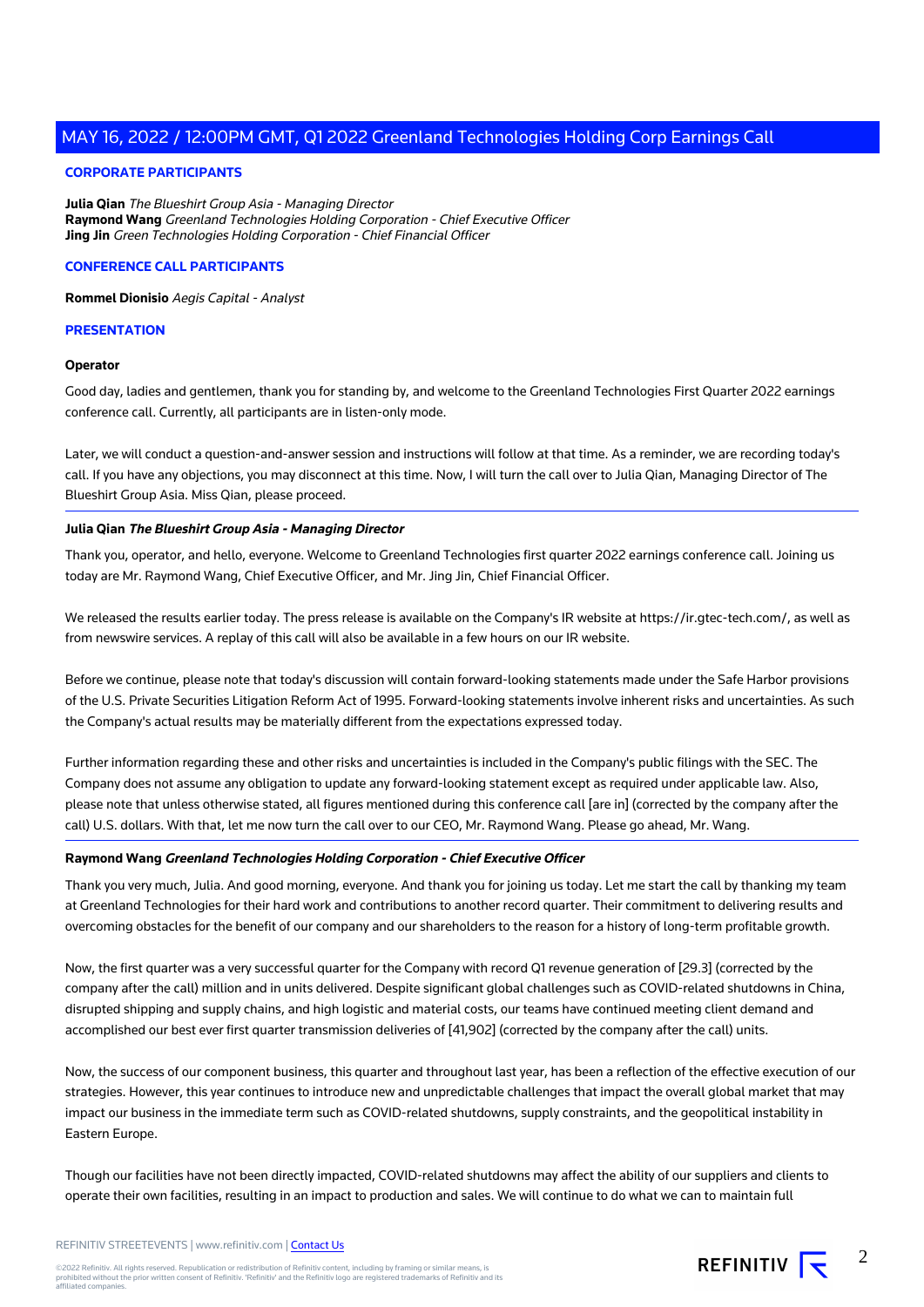production capability and continue to deliver innovative solutions to our clients to help maintain their business during these challenging times.

Now, the component business still accounts for a majority of our business revenue. Regarding our electric industrial heavy equipment business, we have sold nearly three dozen units of industrial equipment. Unfortunately, our electric industrial equipment deliveries have been impacted by supply interruptions and components shortages that have lengthened the delivery wait times longer than we expected.

Fortunately, we remained on track with the establishment of our first assembly site in Maryland. In fact, we recently announced that we have executed a lease for a site in Baltimore County, Maryland, and we will secure the location in mid-June. We expect the site to be operational in July.

It's going to take a few quarters to get the site running at full steam. But when it does, we expect the facility to produce over 500 heavy industrial units per year, and thus, improving our equipment delivery times.

Our prospective clients have also been facing longer installation times for on-site charging stations to power electrical equipment such as ours. This has added additional pressure to our sales process to close outstanding leads.

As a result, we have been actively exploring opportunities with both domestic and international charging solution OEMs to improve local availability, enhance education, and to support a simpler process for on-site charging installations. We will have more to share shortly.

In the interim, we have placed a greater emphasis on our sales team to secure paid equipment reservations. And despite these challenges, interest in our equipment remain strong as business continues to embrace the benefits of electrification of their industrial equipment, primarily driven by sustainable environmental awareness and a rising fossil fuel costs.

This demand will continue to grow as additional legislation is passed introducing a stricter environmental governance policy requirements, such as the upcoming SEC at NASDAQ environmental reporting requirements, and new consumer incentives, such as Maryland's recently passed Clean Cars Act of 2022 that offers a state grant to subsidize 20% of the purchase price for electric industrial heavy equipment such as ours.

We applaud Maryland Governor, Hogan, Senate, and House for their leadership and commitment for a cleaner, healthier environment and economy. And we expect other states to follow their example and adopt similar programs. And these policies will further strengthen our efforts to convert the industrial vehicle market to our cleaner and more sustainable alternatives.

And we have recently launched a new brand for clean industrial heavy equipment division, HEVI, H-E-V-I, HEVI. HEVI will replace Greenland machinery and provide better clarity between our components and industrial EV business.

In addition, HEVI is a better reflection of our business philosophy, mission, and culture with an American bison emblem that embodies both the strength and power possessed by our equipment, and a symbol of America's beauty, nature, and recovery of what was almost lost.

The launch of HEVI initiates a marketing campaign that will raise brand awareness across online, print, and in-person channels. Our stock price has been depressed year-to-date, but I strongly believe it does not accurately reflect the value and growth potential of our business as illustrated in our results.

Our fundamental business continues to grow, despite a challenging environment and our electric industrial equipment business continues to progress on track and open new growth opportunities for the business.

Despite the volatility of recent markets and global constraints, Greenland is well positioned to continue delivering value to our clients and shareholders into the long-term. And with that, let me turn the call over to our CFO, Jing Jin, to provide greater details into our

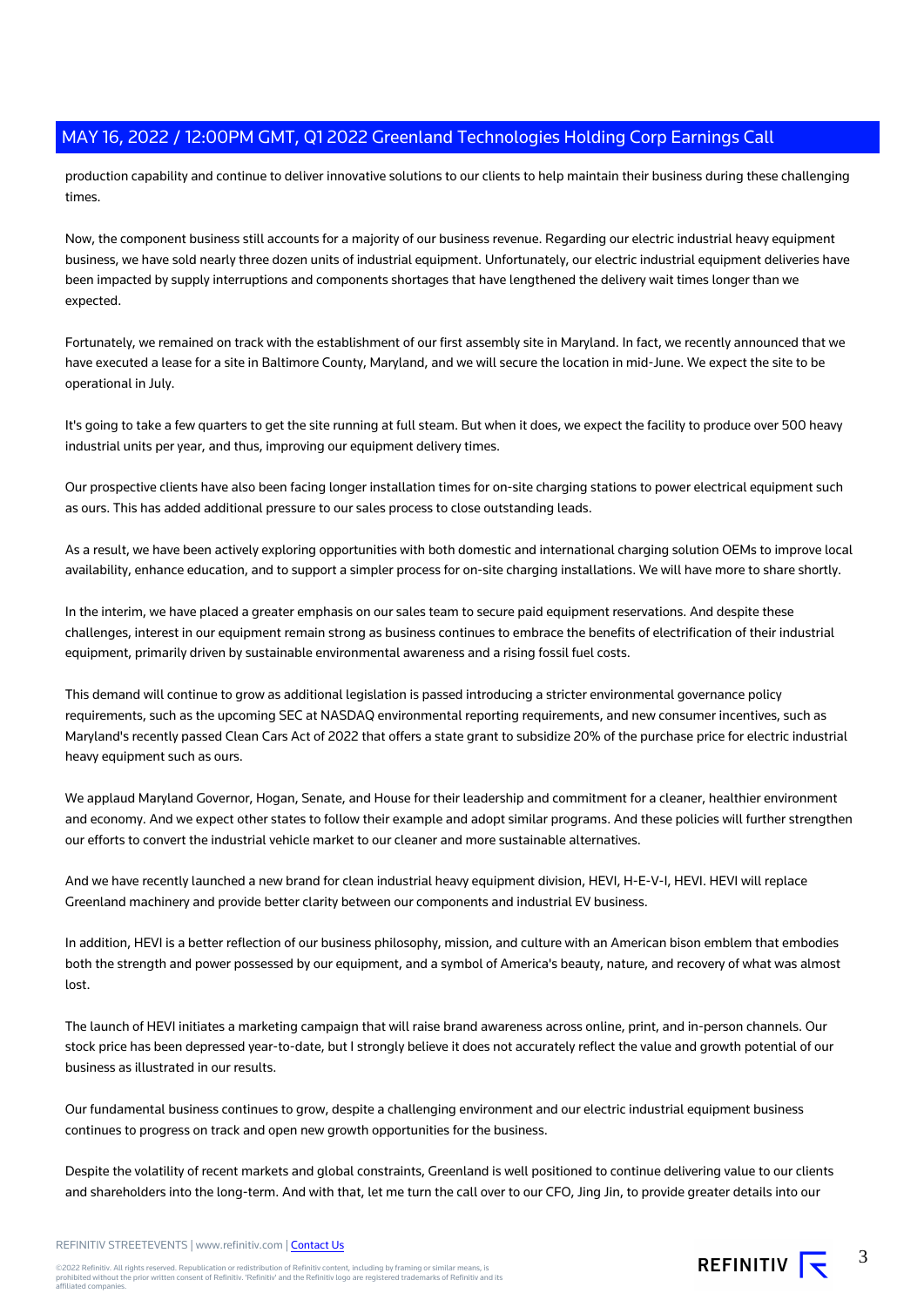# financial performance. The floor is yours, JJ.

# **Jing Jin Green Technologies Holding Corporation - Chief Financial Officer**

Thank you, Raymond. And thank you everyone for joining our call today. I will now review financial highlights from the first quarter of 2022. We are encouraged with our results in a quarter again challenged by global headwinds impacting all aspects of our business.

We achieved 19% year-over-year revenue growth in the first quarter to 29.3 million U.S. dollars, with 19% year-over-years net income growth, and a 30% increase in our cash balance. This brings us added confidence and flexibility, as we continue to prioritize investments in R&D innovation and revenue generation.

We expected the global headwinds will remain [a challenge] (corrected by the company after the call) over the near term, but we believe longer term Greenland is well on track for market share gains in the electric industrial vehicle market while creating significant value for shareholders.

Along with the increase in sales volume, our cost of goods sold rose 18% to [22.9] (corrected by the company after the call) million U.S. dollars. Gross profit was 6.4 million U.S. dollars, an increase of 25% from 5.1 million U.S. dollars in the first quarter of 2021. Gross Margin gained 100 basis points to 21.7% from 20.7% in the prior year as the Company executed its strategic shift towards higher value and more sophisticated products such as hydraulic transmission products.

Total operating expenses increased 33% to 3 million U.S. dollars as we continue our investments in pursuing higher revenue levels and targeted long-term growth. Despite the increase, we held operating expenses at 10.2% of total revenues, which was only up 1.1 percentage points from the previous year.

Within that, selling expenses increased 69% to 0.6 million U.S. dollar. General and administration expenses increased 40% to 1.3 million and research and development expenses increased 13% to 1.1 million U.S. dollars.

We then generated income of 3.4 million U.S. dollars from operations, up 18% from the first quarter of 2021. Leveraging our strong sales and effective expense management, net income was 2.9 million U.S. dollars, an increase of 19% from 2.4 million U.S. dollars in the prior year.

Looking ahead, we remain committed to executing our long-term business strategy to capture growth in the [electric] (corrected by the company after the call) industrial vehicle sector and drive higher revenue and profit levels. That concludes our prepared remarks. Operator, we can now open the call for questions.

## **QUESTIONS AND ANSWERS**

#### **Operator**

(Operator Instructions). I show our first question comes from the line of Rommel Dionisio from Aegis Capital. Please go ahead.

#### **Rommel Dionisio Aegis Capital - Analyst**

Good morning. Thanks very much for taking my question. Despite all the challenges you guys are facing on a macro basis, 19% top line growth is really a stellar performance.

I know you touched on it in the prepared comments, but I wonder if you could just give a little more granularity in terms of the key drivers behind that growth. I mean, you're getting market share, presume in China, affected your supply chain management. What are you guys doing so much better than the competition to gain market share, to manage that supply chain, despite all the headwinds you guys are facing? Thanks.

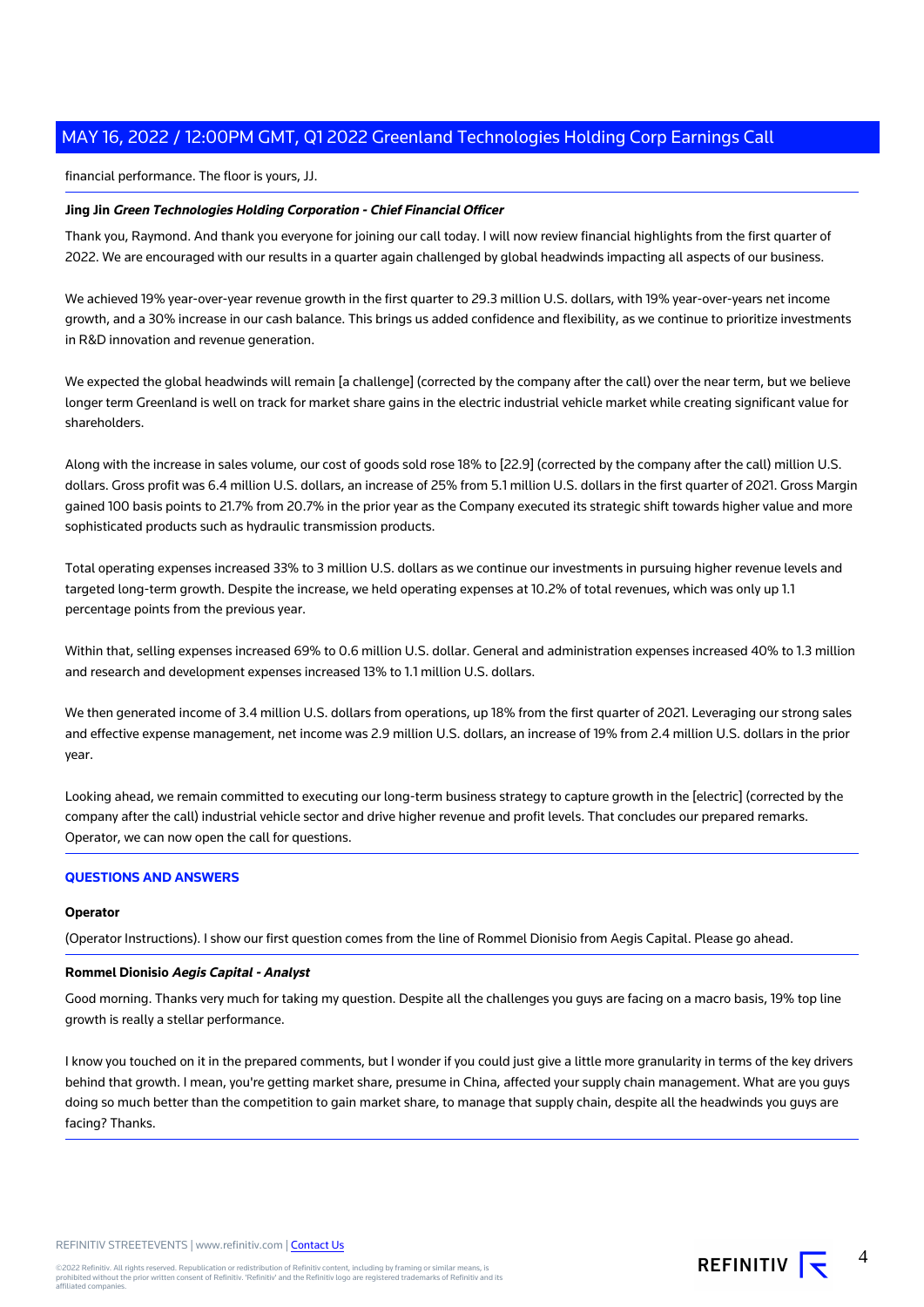# **Raymond Wang Greenland Technologies Holding Corporation - Chief Executive Officer**

Sure, absolutely. JJ, let me take that one, and then you can add on if necessary. But Good morning, Rommel.

So from our position as a market leader in our component space, this has actually afforded us the luxury to have stronger, more established relationships with our supply partners, that our competitors are not able to just create overnight.

And this has been very strong, our long-term relationships, working with our partners to navigate the obstacles that have presented themselves thus far, such as the global pandemic and working with them to be able to address pricing concerns and being able to source raw material and components. We work together hand in hand with our suppliers to be able to overcome these and we're extremely proud of that.

But from a macro standpoint, this has definitely been a very challenging year with many unexpected twists and turns along the way, but we will continue to work hand in hand with our suppliers to ensure that we can meet the demands of our clients where we can.

# **Rommel Dionisio Aegis Capital - Analyst**

Okay. Maybe just a quick follow-up if I could. Maryland is very much on track to get up and running here in the next few weeks actually. Just one question there, labor. I know that's been fairly tight in a national basis. Could you just maybe give a little commentary on the labor situation there, if the hiring is on pace to get to where you need to be here in the next few weeks or months? Thanks.

# **Raymond Wang Greenland Technologies Holding Corporation - Chief Executive Officer**

Of course. One of the reasons why we selected Maryland was their strong support network and a talented workforce available in the Baltimore County area in particular that we're setting our first play at.

And we actually are working hand in hand with the Department of Labor of Maryland to be able to staff our facility and meet the needs from a labor standpoint. We have had initial talks on that front. And it's actually been very strong. Well, from a candidate standpoint.

And what we've been seeing is the labor market in 2022, overall, has been an improvement in the U.S. compared to 2021. Though labor costs are still at a very high rate, overall, labor force looking to actually work is there and significantly improved. So though the costs are high, we are getting a large number of applicants.

And through partnership with the Department of Labor of Maryland, and as it happened to their networks through various universities, colleges, technical schools, and recruiting agencies, we're very optimistic that we'll have no concern meeting our labor needs for Maryland.

#### **Rommel Dionisio Aegis Capital - Analyst**

Great. Thanks and congratulations on the quarter.

#### **Raymond Wang Greenland Technologies Holding Corporation - Chief Executive Officer**

Thank you.

#### **Operator**

(Operator Instructions). Let me turn the call back to Mr. Wang for closing remarks.

# **Raymond Wang Greenland Technologies Holding Corporation - Chief Executive Officer**

Sure, thank you very much. And, everyone, I just want to thank everyone on the call for participating today and for your continued support. I'm going to repeat some comments that JJ and I made during this call. But in closing, I just want to emphasize that the first quarter of this year was a very strong quarter for us, for Greenland with 19% year-over-year revenue growth, a 19% increase in net income, and a 30% increase in our cash balance.

And this growth demonstrates the capabilities and value we have here at Greenland. And we have made significant process in our



5